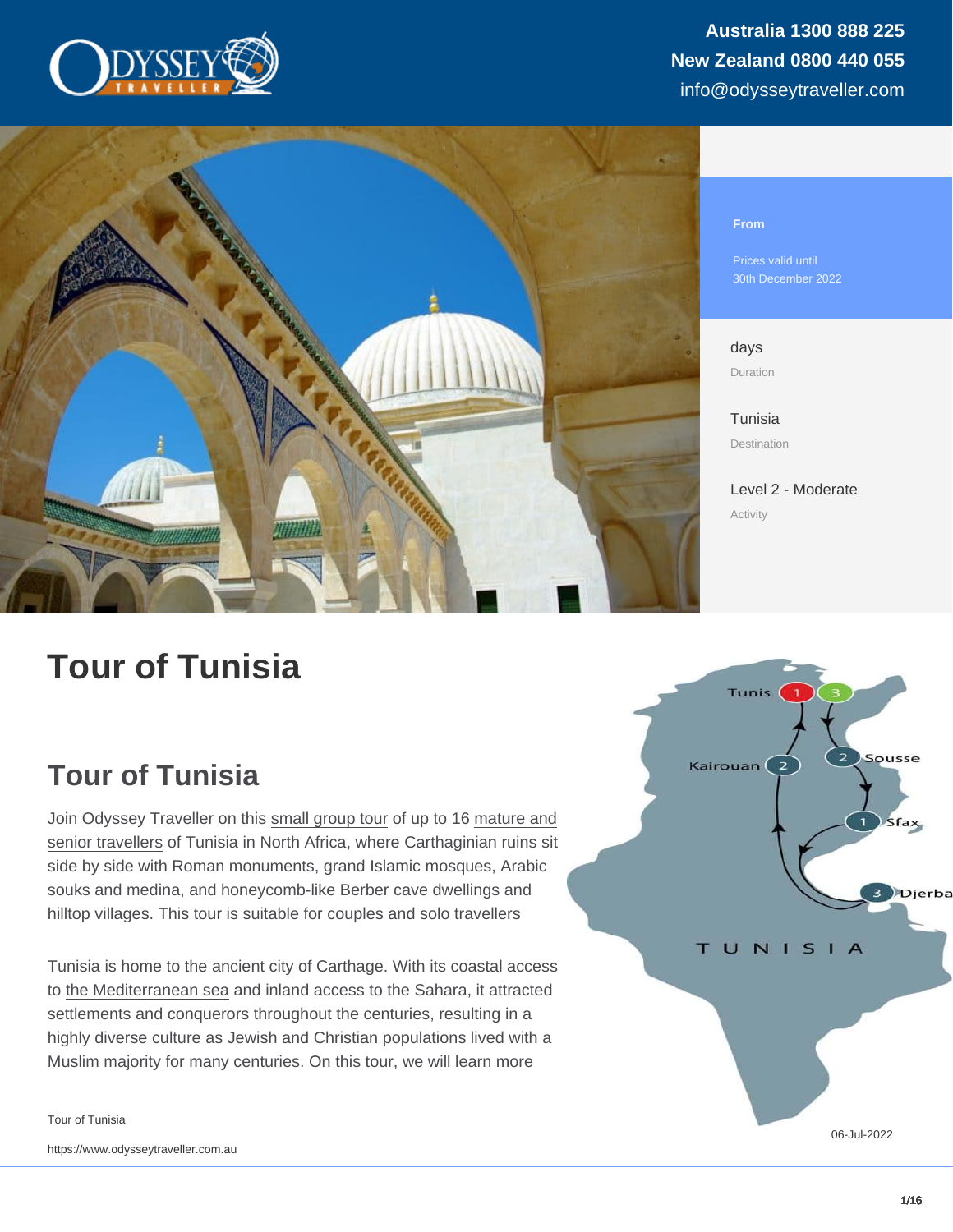about the changing landscapes and the interactions of various empires, religions, and cultures in this country.

This 14-day tour begins and ends in the capital city of Tunis, [the city of](https://www.odysseytraveller.com/articles/literary-allure-of-tangier/) [storytellers](https://www.odysseytraveller.com/articles/literary-allure-of-tangier/). We will travel north to south and north again along the Tunisian coast, visiting historic villages, archaeological sites, and hilltop towns offering relaxing vistas. We will spend multiple nights in:

- Tunis
- Sousse
- Sfax
- Dierba
- Kairouan

### Brief History of Tunisia: From Ancient Carthage to Independence

Greek legend tells us that Dido, the Phoenician princess of Tyre (present-day Lebanon), settled among the native Berber (Amazigh) tribes and established the great city of Carthage on the north coast of Africa.

Legends aside, Carthage did rise around the 9th century BC following the destruction of Tyre by the forces of Alexander the Great, and indeed grow to become the most important city on the Mediterranean prior to [the rise of Rome.](https://www.odysseytraveller.com/articles/ready-who-were-the-roman-emperors/) Carthage stood in the way of Roman domination in the western Mediterranean, and the two powers fought in the Punic Wars ('Punic' has the same root as 'Phoenician'), the first of which began in 264 BC. The Punic Wars ended with Carthage defeated and the city completely destroyed, and many of the Phoenician settlements became part of [the Roman empire.](https://www.odysseytraveller.com/articles/the-roman-empire/)

Rome would rule the region for the next 500 years. In the 7th century AD, the Arab conquests in North Africa converted the Berber population to Islam. After a succession of Islamic dynasties, Tunisia came under French colonial rule. This ended when Tunisia declared independence

https://www.odysseytraveller.com.au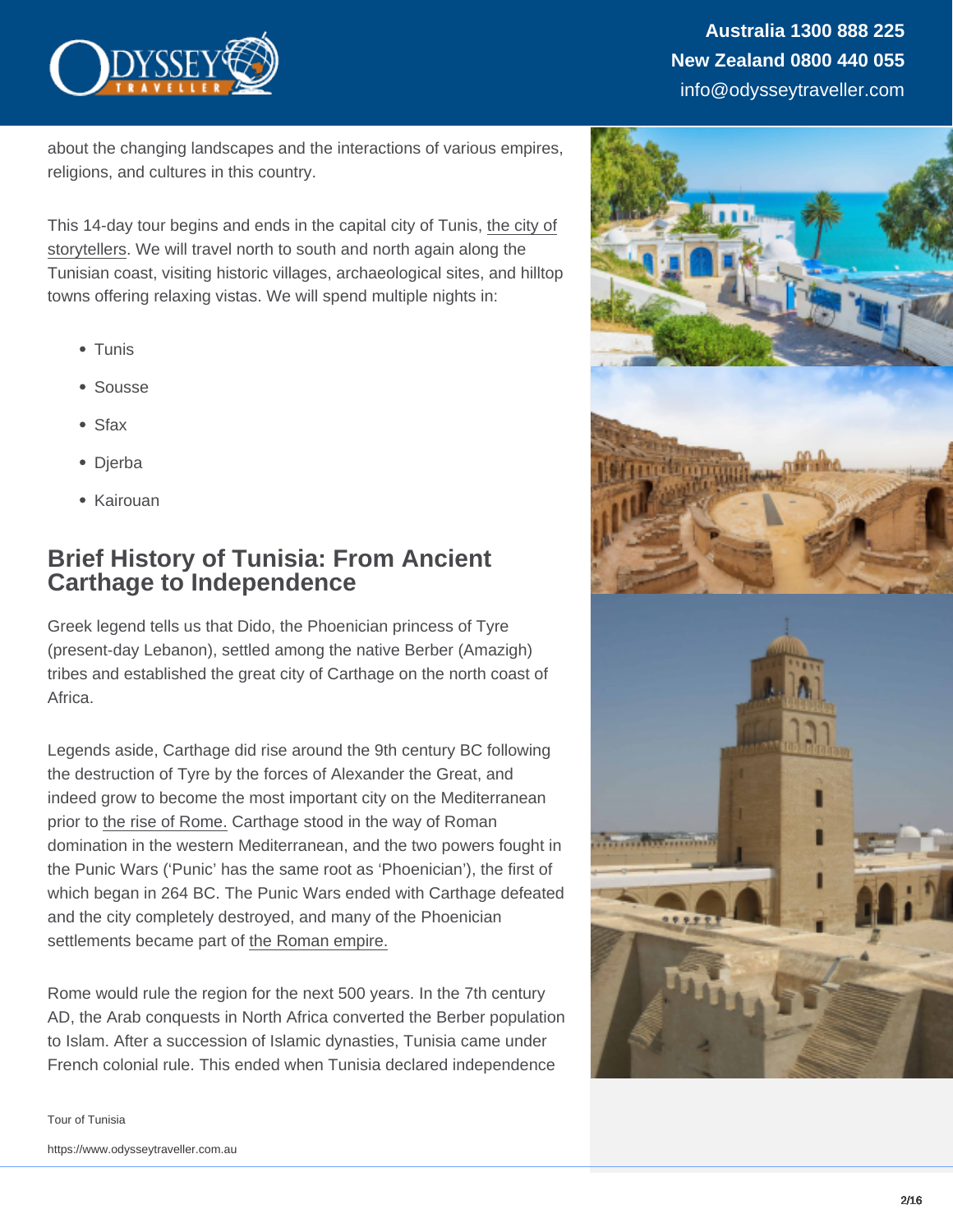

in 1956.

# **Tour Highlights**

### **Carthaginian and Roman Ruins**

Carthage is now a residential suburb in Tunis. The **Archaeological Site of Carthage** is a UNESCO World Heritage Site, and here we will see the ruins of the Punic and Roman empires, including **Byrsa Hill**, a walled citadel above the Phoenician harbour and said to be where Princess Dido founded the city.

We will visit **Kerkouane**, a Phoenician city possibly abandoned after the First Punic War and not inhabited nor rebuilt by the Romans. This left behind the ruins of a Phoenician town and necropolis untouched by later civilisations.

Tunisia has incredible Roman ruins that can rival that of Rome's. We will see the **Antonine Baths,** the largest built Roman baths on the African continent, the **Zaghouan Aqueduct**, an ancient Roman aqueduct that once supplied water to Carthage, and the **El Jem Amphitheatre**, the best-preserved Roman amphitheatre in Africa, designed to seat 35,000 spectators. **Bulla Regia** and **Dougga** are full Roman settlements; the latter has been described by UNESCO as "the best-preserved example of an Africo-Roman town in North Africa" and "an exceptional illustration of what daily life was like in Antiquity"–certainly a standout visit for those interested to learn more about Roman presence in the African continent.

### **Arabian and Islamic Monuments**

We will visit **Kairouan**, a UNESCO World Heritage Site. Kairouan was founded by the Umayyads in the 7th century and became a centre for Sunni Islamic scholarship and an important Islamic city, next only to Mecca and Medina in Saudi Arabia. Here, we will see the **Aghlabid Basins**, an advanced work of engineering in the Middle Ages; the **Great Mosque of Kairouan**, founded in the year 670 and the oldest Islamic place of worship in Africa; and the **Raqqada National Museum of Islamic Art**, which holds collections of priceless medieval Islamic art

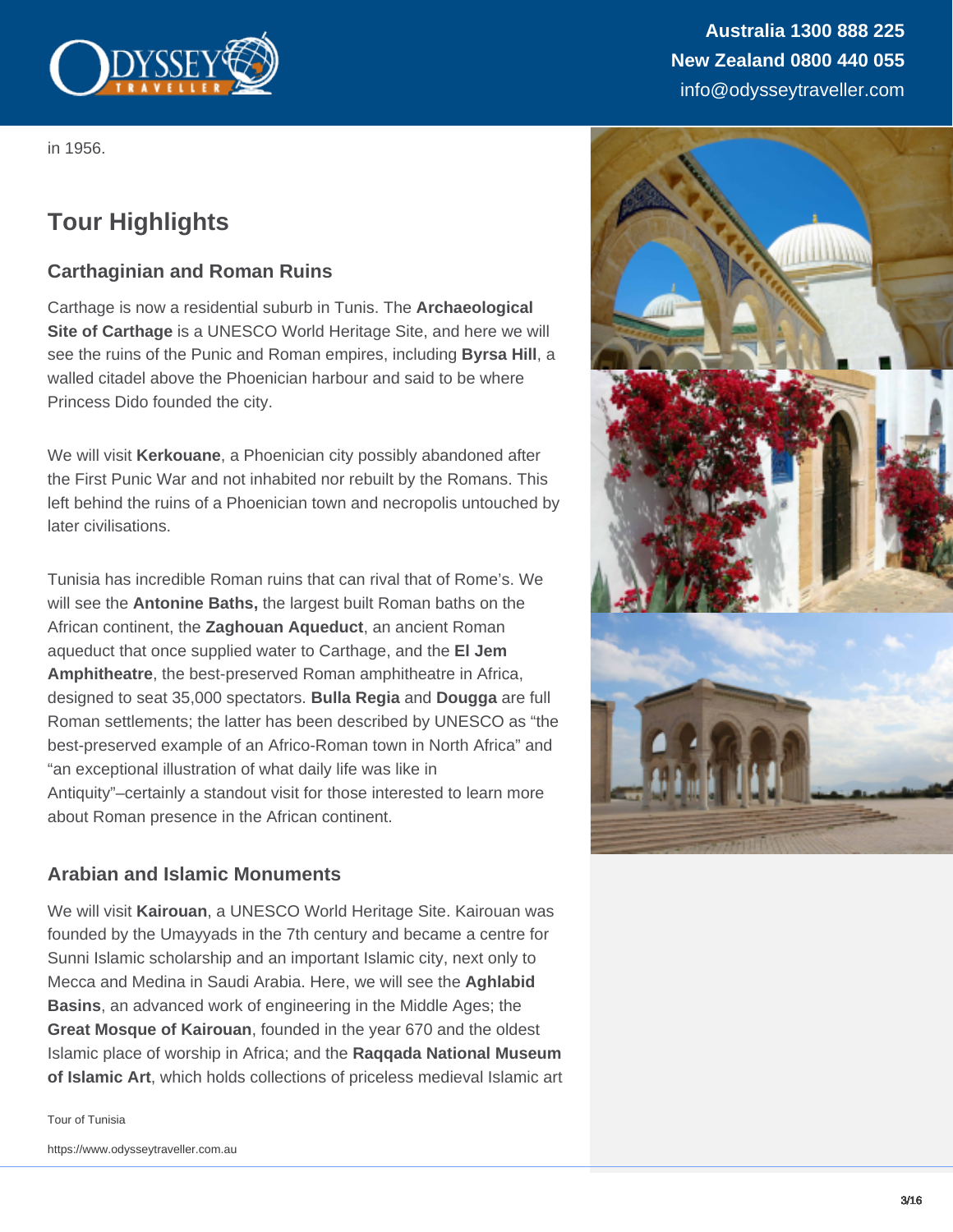and objects.

We will visit the Medina of Tunis , a UNESCO World Heritage Site, which grew around the Zitouna Mosque (Al-Zaytuna Mosque) , which is the oldest in the city. It has 160 columns said to have been brought originally from the ruins of Carthage.

We will also explore the Medina of Sousse (also spelled Susa or Sousa), a former Phoenician colony that fell to the Romans, but largely retained its Arabian look after the Arabian conquest in the 9th century. En route, we will stop at the Ribat of Monastir. A ribat is an Islamic defensive structure, and the Ribat of Monastir, founded in 796, was the oldest built by the Arab conquerors in their conquest of North Africa.

#### Berber Dwellings and Museums

The Berber (Amazigh) tribes are the pre-Arab inhabitants of North Africa who once ruled in various kingdoms until the Arab conquests. The Berbers are now living in scattered communities in countries including [Morocco](https://www.odysseytraveller.com/tours-small-groups/morocco-tour/), [Egypt,](https://www.odysseytraveller.com/tours-small-groups/egypt-tour/) and Tunisia. The Amazigh languages are related to ancient Egyptian.

Today we will be visiting the Ksar Ouled Soltane in Tataouine. A ksar is a fortified Berber-era granary, and the Ksar Ouled Soltane features well-preserved granary vaults built from mud, fortified to protect it from raids.

We will stop at Douiret and Chenini to view the centuries-old mountaintop Berber villages and troglodyte cave dwellings carved into the hills, as well as the the ksar and the honeycomb-like ghorfa (vaulted room) complex in Medinine , a major town in southern Tunisia. Many of these dwellings may be familiar to some travellers who are fans of Star Wars, as they were used as shooting locations for the saga.

In Tamezret, we will visit the Berber Museum (Le Musee Berbere de Tamezret) , built from the cave of a traditional Berber family home. We will stop for a mint tea at Le Rocher Bleu café, and explore Dar Gmach Museum, housed in a two-room traditional home showcasing Berber artefacts. We will also see Guellala , with has a majority Berberspeaking population. It is famous throughout the country for its pottery, an activity that has been supported for centuries by the surrounding rich

https://www.odysseytraveller.com.au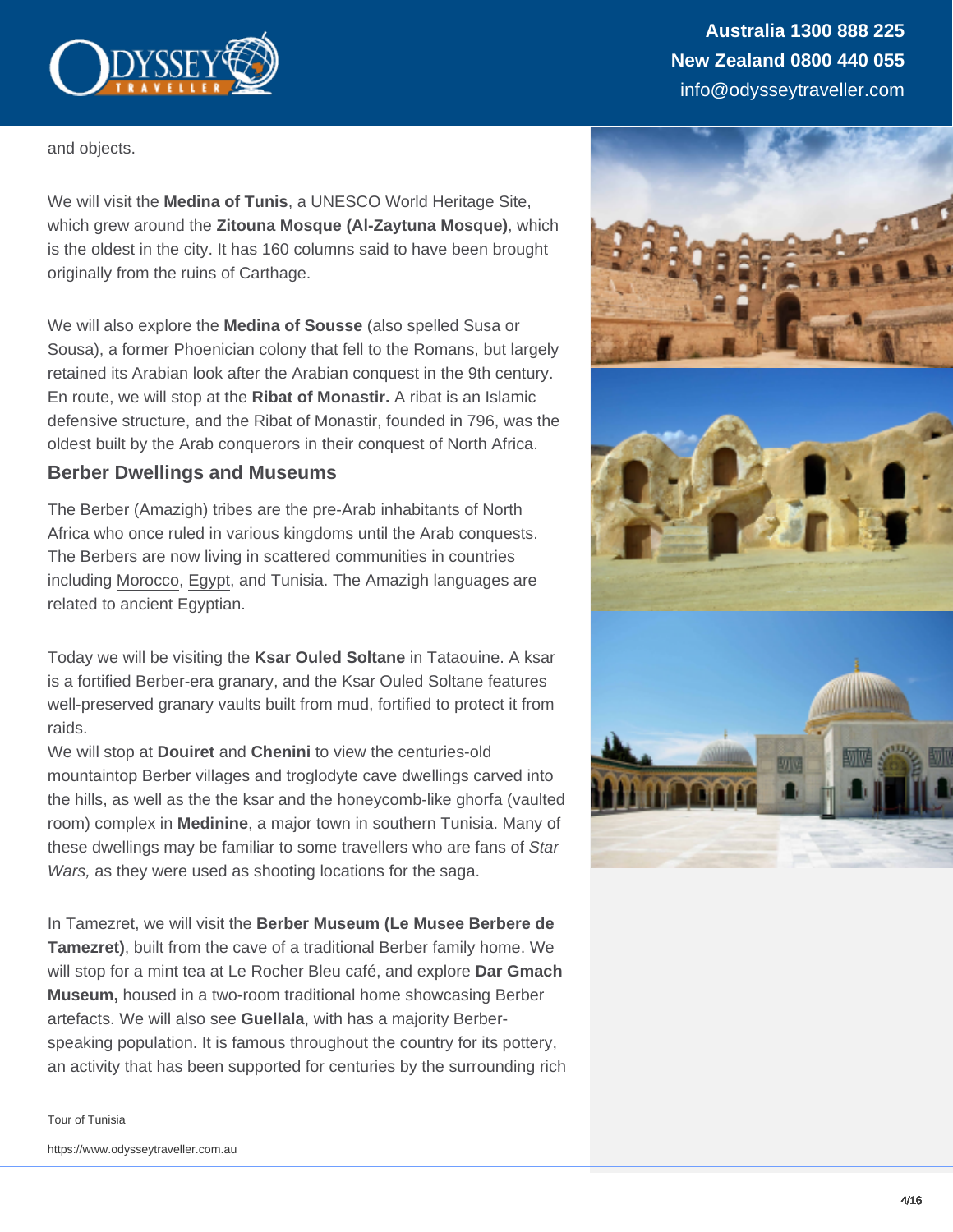clay deposits.

We will be spending time on the Isle of Djerba . Djerba at 514 square kilometres is the largest island of North Africa, home to Muslim, Berber and Jewish communities. We will visit the island's main urban centre, Houmt Souk ("market neighbourhood"); the El Ghriba Synagogue , the oldest synagogue in Tunisia and a site of pilgrimage; and view the amazing murals of "Djerbahood" , created for a street art event in 2014.

We will also see cliff-top Sidi Bou Said , a picturesque Andalucian-style village with white-washed buildings and blue doors and windows, and a popular tourist destination in Tunisia.

If Tunisia sounds like a place you wish to experience, get in touch with us today. [Please call](https://www.odysseytraveller.com/contact-us/) or [send an email.](mailto:info@odysseytravel.com.au) 

For more details, click the 'Top 5' or 'Itinerary' buttons above! Or, to book, simply fill in the form on the right hand side of this page.

# Other Odyssey Tours

This tour of Tunisia is only one of many [tours of Africa](https://www.odysseytraveller.com/destinations/africa/) for mature-aged and senior travellers offered by Odyssey Traveller. Click through [to see](https://www.odysseytraveller.com/destinations/africa/) [our other offerings departing in 2020.](https://www.odysseytraveller.com/destinations/africa/)

### Articles published by Odyssey Traveller to assist you on your visit to Tunisia and Africa

- [Empires Crossing the Mediterranean](https://www.odysseytraveller.com/articles/empires-crossing-the-mediterranean-1130-1300/)
- [From Anatolia to the Ottoman Empire](https://www.odysseytraveller.com/articles/anatolia-ottoman-empire/)
- [Discover Morocco: Continental Crossroads](https://www.odysseytraveller.com/articles/discover-morocco/)
- [The Literary Allure of Tangier, a City of Storytellers](https://www.odysseytraveller.com/articles/literary-allure-of-tangier/)
- [History of Madagascar](https://www.odysseytraveller.com/articles/madagascar-history/)
- [The Fascinating History of the World's Oldest Library; Al-](https://www.odysseytraveller.com/articles/the-fascinating-history-of-the-worlds-oldest-library/)[Qarawiyyin Library and University, Fez](https://www.odysseytraveller.com/articles/the-fascinating-history-of-the-worlds-oldest-library/)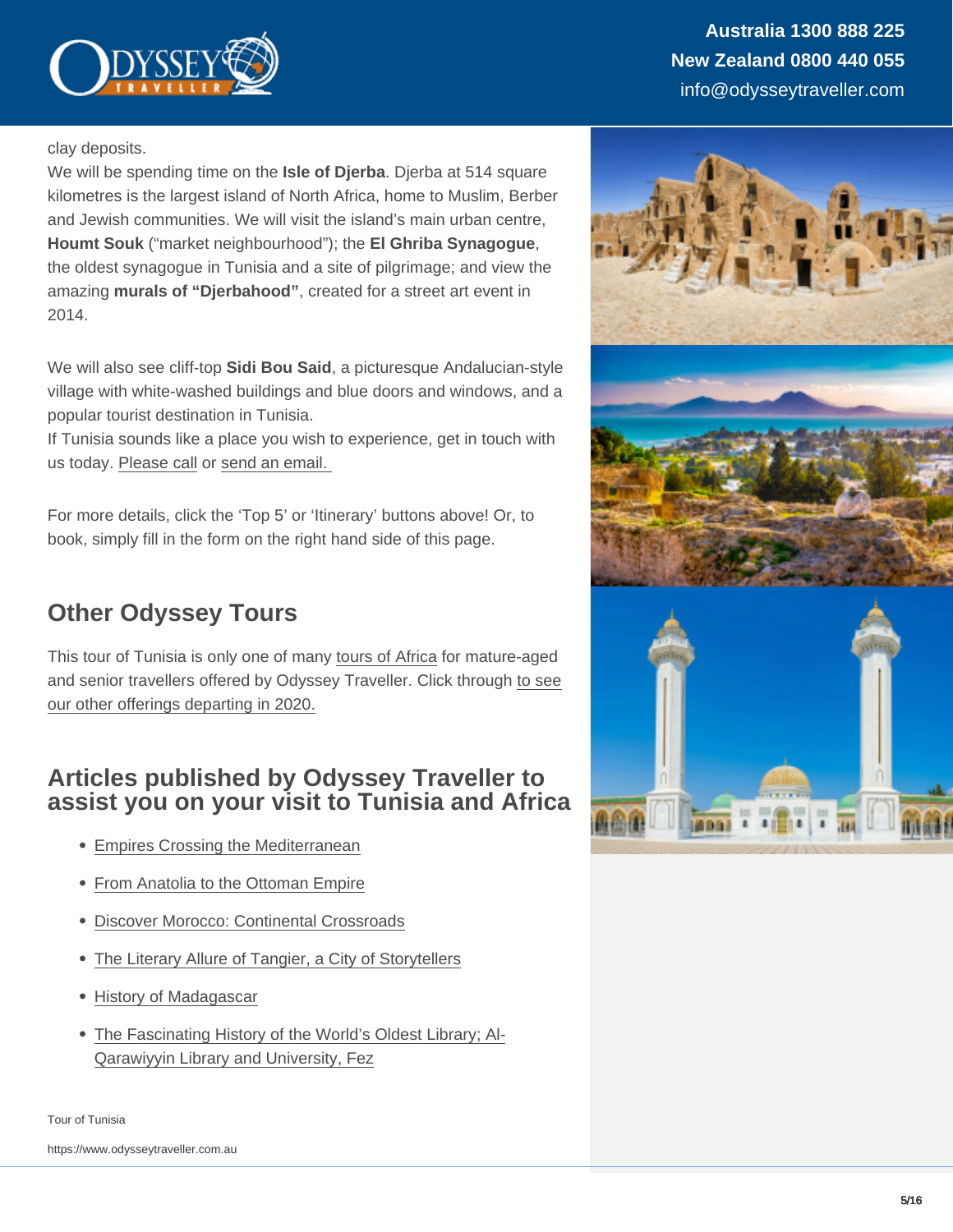[Questions About Egypt](https://www.odysseytraveller.com/articles/questions-about-egypt/)

All the [articles](https://www.odysseytraveller.com/articles-about-travel/) Odyssey Traveller has published for mature aged and senior travellers.

### External Articles to assist you on your visit to Tunisia

- [Why Tunis could be the new Rome](http://www.bbc.com/travel/story/20200125-why-tunis-could-be-the-new-rome) (BBC)
- [Tunisia country profile](https://www.bbc.com/news/world-africa-14107241) (BBC)
- [How Tunisia is trying to resurrect a Jewish pilgrimage to the](http://theconversation.com/how-tunisia-is-trying-to-resurrect-a-jewish-pilgrimage-to-the-island-of-djerba-117481) [island of Djerba](http://theconversation.com/how-tunisia-is-trying-to-resurrect-a-jewish-pilgrimage-to-the-island-of-djerba-117481) (the Conversation)
- [Tunisia](https://www.lonelyplanet.com/tunisia) (Lonely Planet)
- [A two week Tunisia itinerary: a road trip to all the highlights](https://www.christravelblog.com/tunisia-a-two-week-tunisia-itinerary-a-road-trip-to-all-the-highlights/)

Odyssey has more information on [Tunisia](https://www.odysseytraveller.com/destinations/africa/tunisia/) you can research.

## **Highlights**

- 1. Visit the UNESCO-listed Archaeological Site of Carthage to see the ruins of the Punic and Roman empires.
- 2. Enter the Great Mosque of Kairouan, founded in the year 670 and the oldest Islamic place of worship in Africa.
- 3. See cliff-top Sidi Bou Said, a picturesque Andalucian-style village with white-washed buildings and blue doors and windows.
- 4. Spend time on the Isle of Djerba, the largest island of North Africa and home to Muslim, Berber and Jewish communities.
- 5. View Berber-era dwellings and granaries, many of which were used as shooting locations for the Star Wars saga.

## **Itinerary**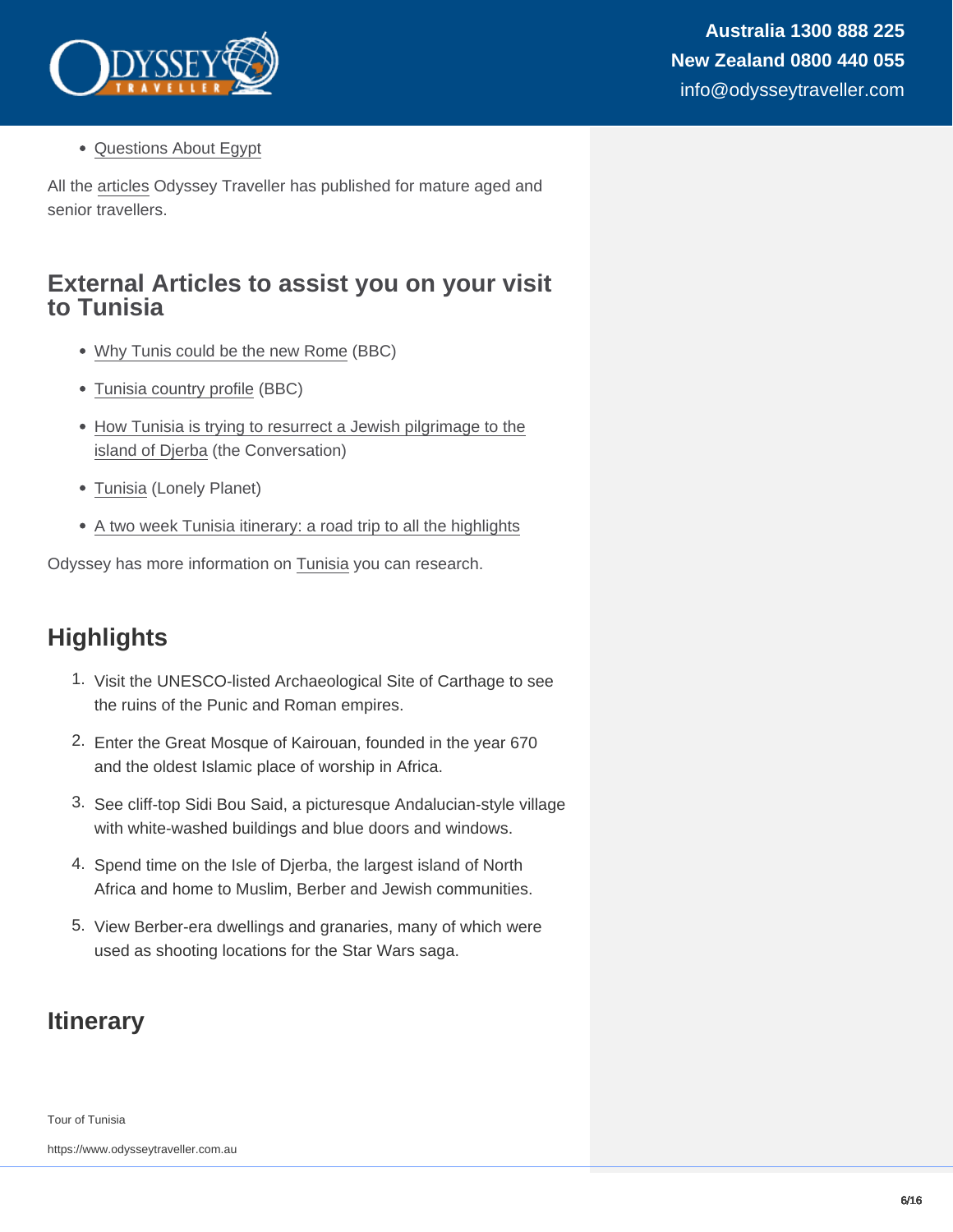

#### **Day 1**

**Locations:** Tunis

#### **Overview:**

We make our own way to our accommodation in Tunis, where the group will meet with the Odyssey Program Leader and sit down together for a welcome dinner. (D)

#### **Accommodation:**

Dar El Jeld Hotel & Spa or similar

#### **Day 2**

**Locations:** Tunis - Carthage - Sidi Bou Said - Tunis

#### **Overview:**

Tunis is the capital of Tunisia. Originally a Berber settlement, it fell under Phoenician control in the 9th century BC, ruling from their capital in Carthage. The Carthaginian Empire and the Roman Empire fought each other in the Punic Wars ('Punic' has the same root as 'Phoenician'), which ended with both Carthage and Tunis destroyed and the Romans free to expand into the Mediterranean.

Today we will be visiting Phoenician and Roman ruins in Carthage. Declared a UNESCO World Heritage Site, the town of Carthage has abundant ruins and remains of the Punic and Roman empires: baths, dwellings, mosaics, temples, shrines and the fabulous naval port of the Carthaginians. We will be visiting: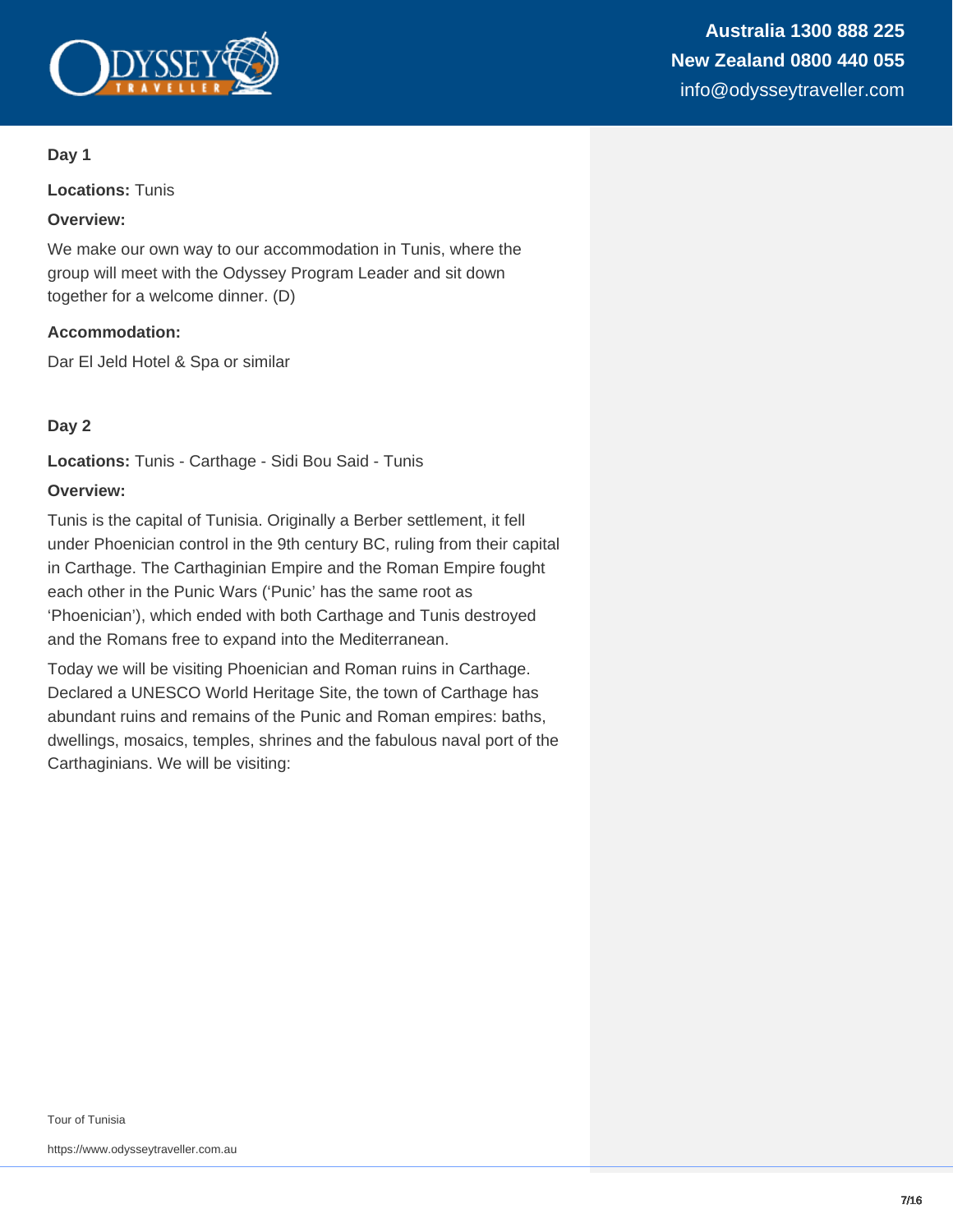

- **Tophet archaeological site** a tophet is a sacred site for burial and sacrifice, especially of young children, in the ancient Phoenician religion
- **Antonine Baths** the largest built Roman baths on the African continent
- **Byrsa Hill** a walled citadel above the Phoenician harbour; according to Virgil, this was where the legendary Tyre princess Dido founded Carthage
- **National Museum of Carthage**

On our way back to our accommodation in Tunis, we will stop en route at cliff-top **Sidi Bou Said** in northern Tunisia, a picturesque Andalucianstyle village with white-washed buildings and blue doors and windows. Named after a 13th century Sufi saint, the village received protected status in 1915. We will have lunch here at a local restaurant, and explore the beautifully decorated **Dar El Annabi House Museum**, built in the 18th century. We will also have free time to walk around the village.

(B, L)

### **Accommodation:**

Dar El Jeld Hotel & Spa or similar

#### **Day 3**

**Locations:** Tunis

#### **Overview:**

Today we will be exploring the main sights of Tunis with a local guide.

The **Medina of Tunis**, a UNESCO World Heritage Site, was founded in the 7th century, growing around the **Zitouna Mosque** (Al-Zaytuna Mosque). The great mosque, covering an area of 5,000 square metres, is the oldest in the city, its minaret overlooking the shops and buildings in the medina. It has 160 columns said to have been brought originally from the ruins of Carthage. In the heart of the mosque was a university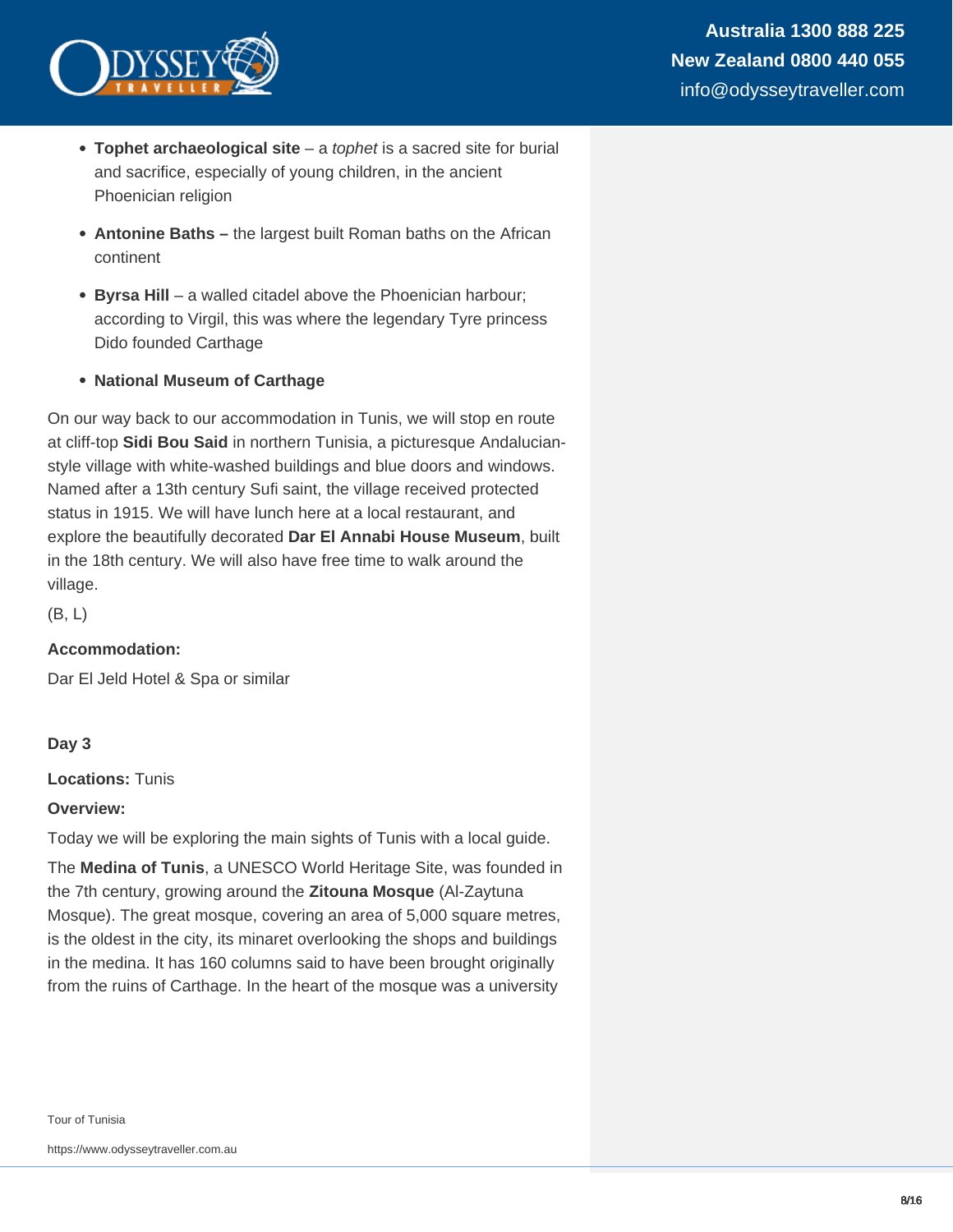

that had educated many Muslim scholars and political leaders.

We swill stop for lunch at a local restaurant, and in the afternoon visit the **Bardo National Museum**, home to an extensive collection of Roman mosaics and works that speak to the history of the whole Mediterranean region. The museum has been housed in a 15th-century palace of the Hafsid dynasty since 1888. (B, L)

#### **Accommodation:**

Dar El Jeld Hotel & Spa or similar

#### **Day 4**

**Locations:** Tunis - Kerkouane - Kelibia - Hammamet - Sousse

#### **Overview:**

We will be travelling from Tunis to Sousse, stopping en route in three ancient and medieval cities across the Cape Bon peninsula.

**Kerkouane** near the Cape Bon peninsula was a Phoenician city possibly abandoned after the First Punic War and not inhabited nor rebuilt by the Romans. This left behind the ruins of a Phoenician town and necropolis untouched by later civilisations. It is a UNESCO World Heritage Site.

From Kerkouane we continue to **Kelibia** on Cape Bon to visit the Kelibia Fort. Kelibia, then named Aspis in the 5th century BC, was the site of the first African battle in the Punic Wars. The Kelibia Fort was built in the 16th century.

Our next stop is a visit to the ancient Medina of the port town of **Hammamet** in Cap Bon's southeastern coast, before heading to Sousse. We will have dinner in our Sousse accommodation after settling in.

(B, D)

#### **Accommodation:**

Hotel Soussse Palace or similar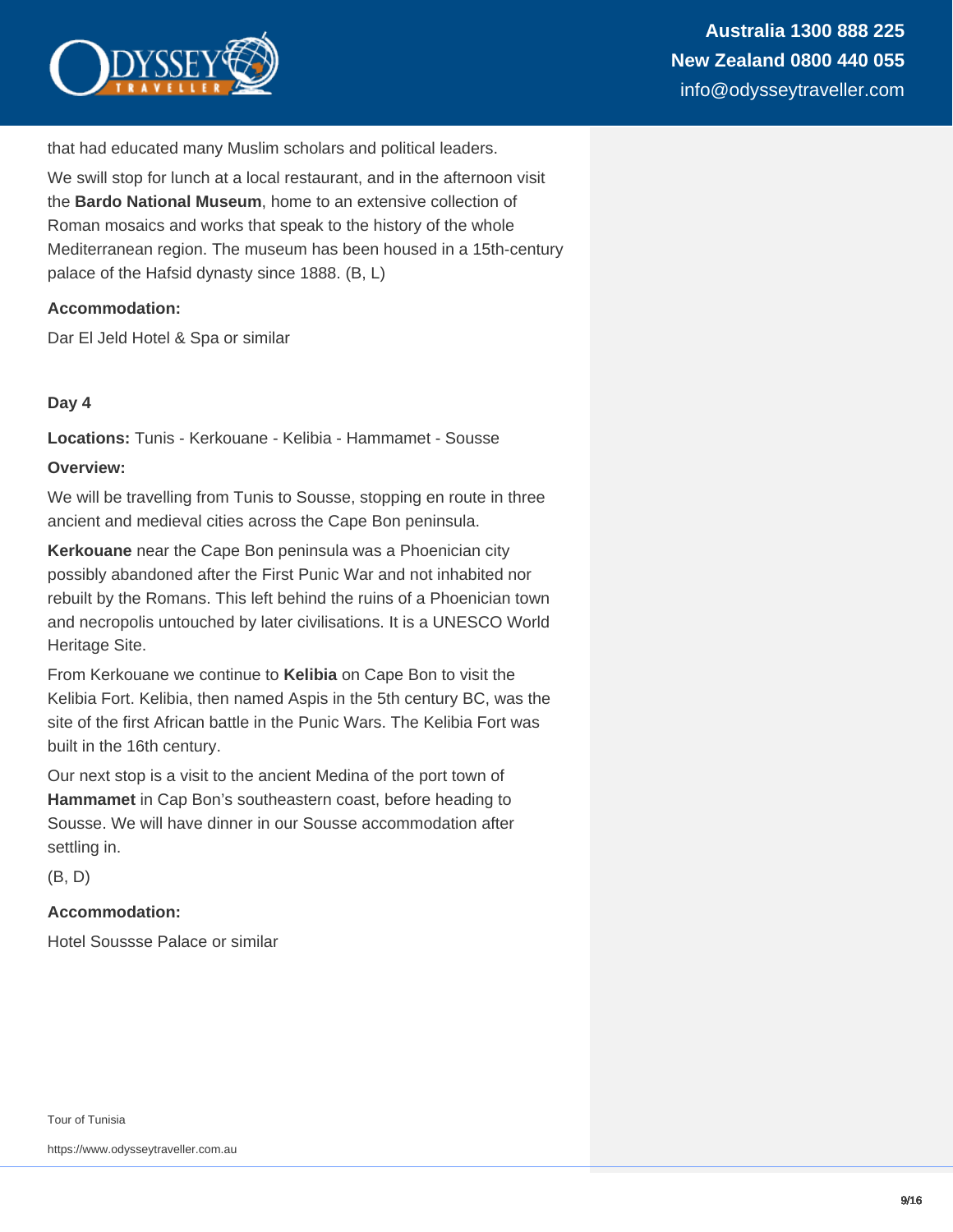

#### **Day 5**

**Locations:** Sousse

#### **Overview:**

This morning we will have a guided walking tour of the **Medina of Sousse** (also spelled Susa or Sousa). This former Phoenician colony fell to the Romans, but largely retained its Arabian look after the Arabian conquest in the 9th century. Its medina, which we will be exploring today, is a UNESCO World Heritage Site. We will also enter the **Sousse Archaeological Museum,** which is housed in the kasbah or fortification of the medina and covers 2,000 square metres.

The afternoon and remainder of the day is free.

(B)

#### **Accommodation:**

Hotel Soussse Palace or similar

#### **Day 6**

**Locations:** Sousse - Monastir - Moknine - El Jem - Sfax

#### **Overview:**

Today we will travel to the town of Sfax in the southeast of Tunisia, founded on the ruins of a Roman town. En route, we will stop at the **Ribat of Monastir**. A ribat is an Islamic defensive structure, and the Ribat of Monastir, founded in 796, was the oldest built by the Arab conquerors in their conquest of North Africa. More towers were added throughout the years, and the structure was refurbished in the 1960s.

We continue to the **Habib Bourguiba Mausoleum,** located near the main burial site of the city and houses the remains of former president Habib Bourguiba, the father of Tunisian independence, as well as the remains of his family. It is an impressive example of Arab-Muslim architecture, adorned with marble and gold. Within the mausoleum is a small museum with Bourguiba's personal belongings.

We will learn more about his role in Tunisian independence in the **National Movement Museum,** which documents Tunisia's struggle for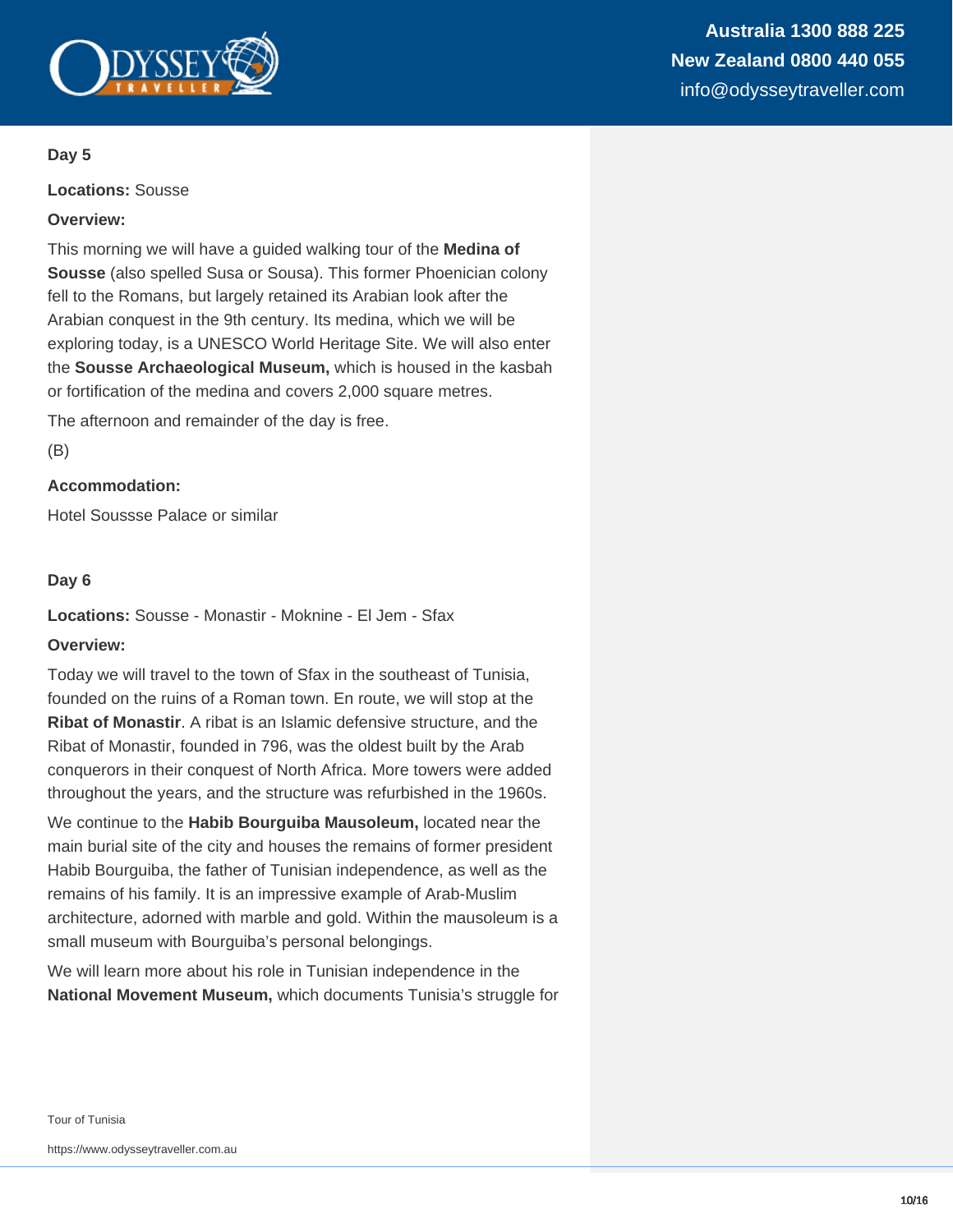

independence from France.

From Monastir we travel to **Moknine**, where we will visit local artisans creating ceramics or jewellery.

We transfer to El Jem to visit the **El Jem Amphitheatre**, the bestpreserved Roman amphitheatre in Africa, designed to seat 35,000 spectators.

We continue on to Sfax, where we will have dinner at our accommodation.

(B, D)

#### **Accommodation:**

Hotel Les Oliviers Sfax or similar

#### **Day 7**

**Locations:** Sfax - Gabes - Djerba

#### **Overview:**

We will visit the **Dar Jellouli Museum**, also known as the Regional Museum of Arts and Folk Traditions, housed in a classical 17th century Tunisian house in the heart of the Sfax medina. It was turned into an artistic centre in 1939 under the direction of French scholar Lucien Golvin.

We will make a stop in the coastal town of **Gabes** and drive south to the Isle of Djerba, our base for the next three nights. We will have dinner at a local restaurant before settling in for the night. (B, D)

#### **Accommodation:**

Dar Dhiafa Djerba Boutique Hotel or similar

#### **Day 8**

**Locations:** Djerba - Ksar Ouled - Chenini - Medinine - Djerba

#### **Overview:**

Today we will be visiting the **Ksar Ouled Soltane** in Tataouine, southern Tunisia. A ksar is a fortified Berber-era granary, and the Ksar Ouled Soltane features well-preserved granary vaults built from mud, fortified to protect it from raids. In popular culture, this ksar was also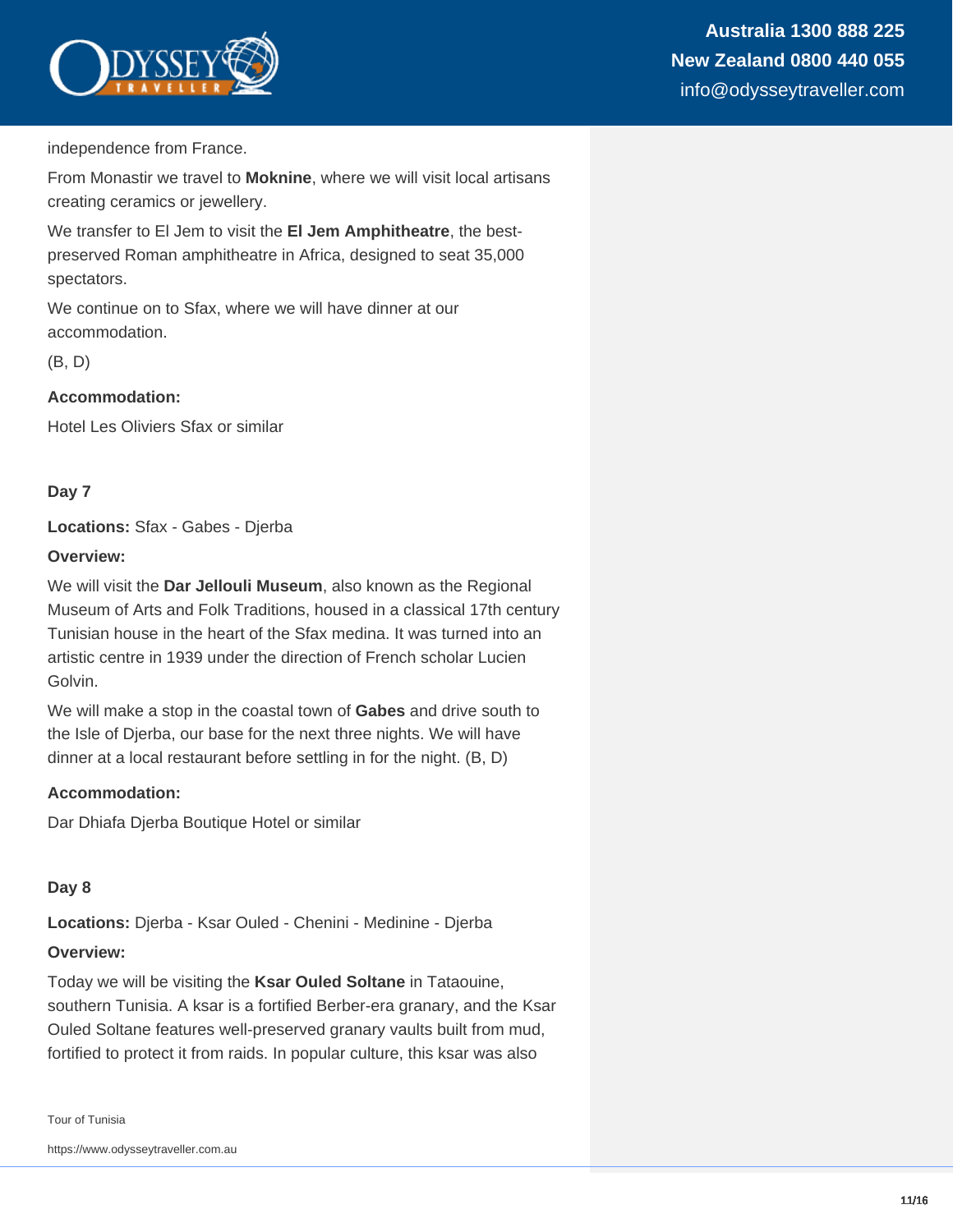

used to represent young Anakin Skywalker's quarters in Star Wars: Phantom Menace. (The planet in the film was also named Tattooine, after the district.)

We will stop at **Douiret** and **Chenini** to view the centuries-old mountaintop Berber villages and troglodyte cave dwellings carved into the hills. We will have lunch in Chenini at a local restaurant.

Before heading back to Djerba, we will stop at the ksar and the honeycomb-like ghorfa (vaulted room) complex in **Medinine**, a major town in southern Tunisia.

(B, L)

#### **Accommodation:**

Dar Dhiafa Djerba Boutique Hotel or similar

#### **Day 9**

#### **Locations:** Djerba

#### **Overview:**

We will be spending the whole day exploring the Isle of Djerba. Djerba at 514 square kilometres is the largest island of North Africa, home to Muslim, Berber and Jewish communities. We will visit the island's main urban centre, **Houmt Souk** ("market neighbourhood"), which developed from an old Roman site called Gerba. We will enter the **Folk Museum (Musée des Arts et Traditions Populaires, Museum of Arts and Popular Traditions)** in order to learn more about the culture and folklore of the city and the island.

In the Jewish village of Erriadh, we will visit the **El Ghriba Synagogue**, the oldest synagogue in Tunisia and a site of pilgrimage, and view the **murals of "Djerbahood"**, created for a street art event in 2014. We will have lunch at a local restaurant in this village.

Before returning to our accommodation, we will stop at the small town of **Guellala**, with has a majority Berber-speaking population. It is famous throughout the country for its pottery, an activity that has been supported for centuries by the surrounding rich clay deposits. (B, L)

#### **Accommodation:**

Dar Dhiafa Djerba Boutique Hotel or similar

Tour of Tunisia

https://www.odysseytraveller.com.au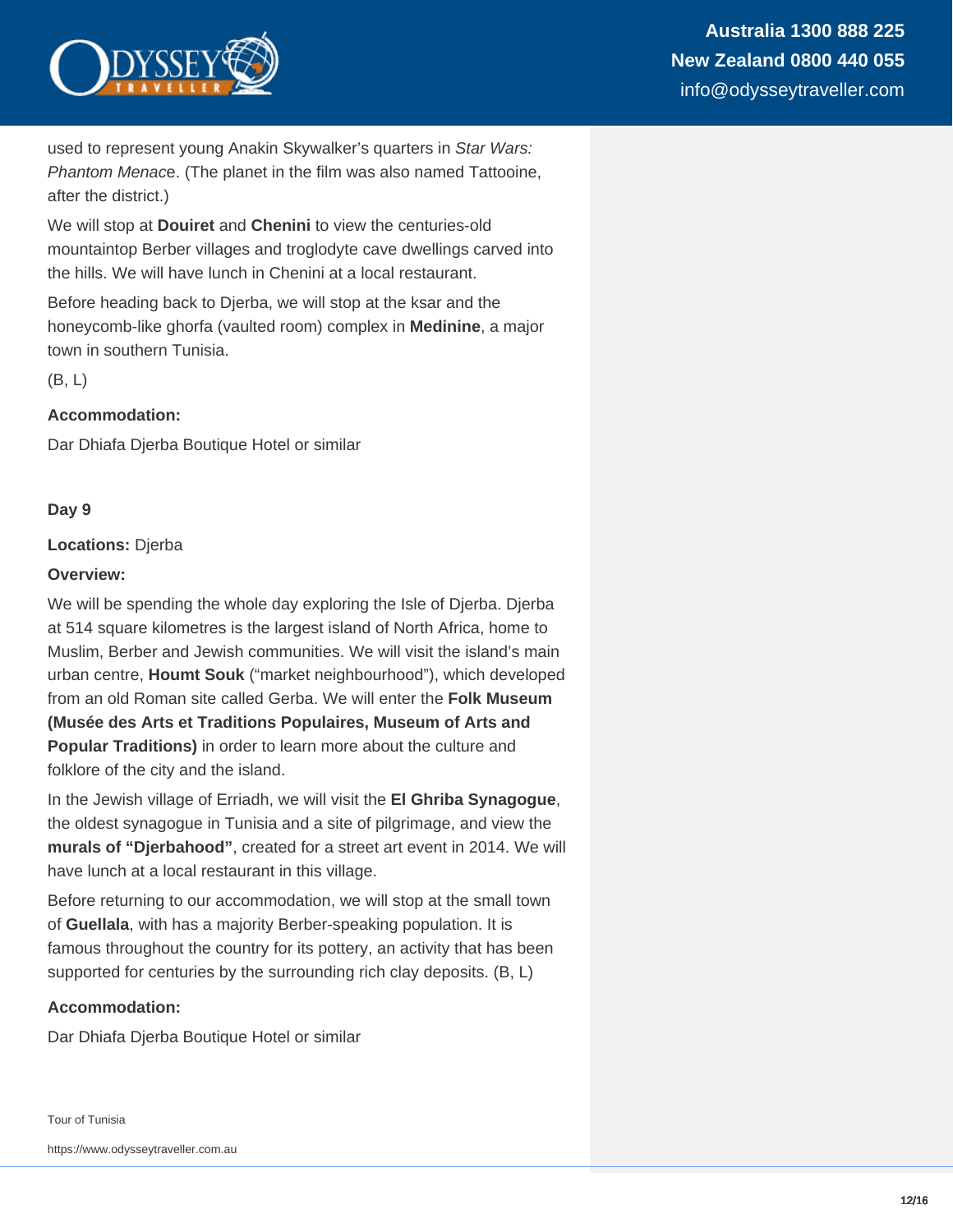

#### **Day 10**

**Locations:** Djerba - Mareth - Tamezret - Matmata - Kairouan

#### **Overview:**

We will be leaving the Island of Djerba today for Kairouan. On the way we will stop at the **Mareth Military Museum**, dedicated to World War II and built from the fortification line built by the French to protect Tunisia from Italian invasion.

In Tamezret, we will visit the Berber Museum (Le Musee Berbere de Tamezret), built from the cave of a traditional Berber family home.

In the village of Matmata, we will visit the troglodyte quarters of Hotel Sidi Driss, which will be familiar to fans of the Star Wars saga as the childhood home of Luke Skywalker. We will have lunch at a local restaurant in the area.

In Kairouan, we will have dinner at our accommodation.

(B, L, D)

#### **Accommodation:**

Hotel La Kasbah Kairouan or similar

**Day 11**

**Locations:** Kairouan

#### **Overview:**

We will enjoy a full day of sightseeing in Kairouan, a UNESCO World Heritage Site. Kairouan was founded by the Umayyads in the 7th century and became a centre for Sunni Islamic scholarship and an important Islamic city, next only to Mecca and Medina in Saudi Arabia.

We will visit the following

- **Aghlabid Basins** an advanced work of engineering in the Middle Ages, built in the 9th century to bring water to this arid region
- **Great Mosque of Kairouan** founded in the year 670, and the oldest Islamic place of worship in Africa; nearby is the **Lalla Rihana Gate and cemetery** with interesting tomb architecture,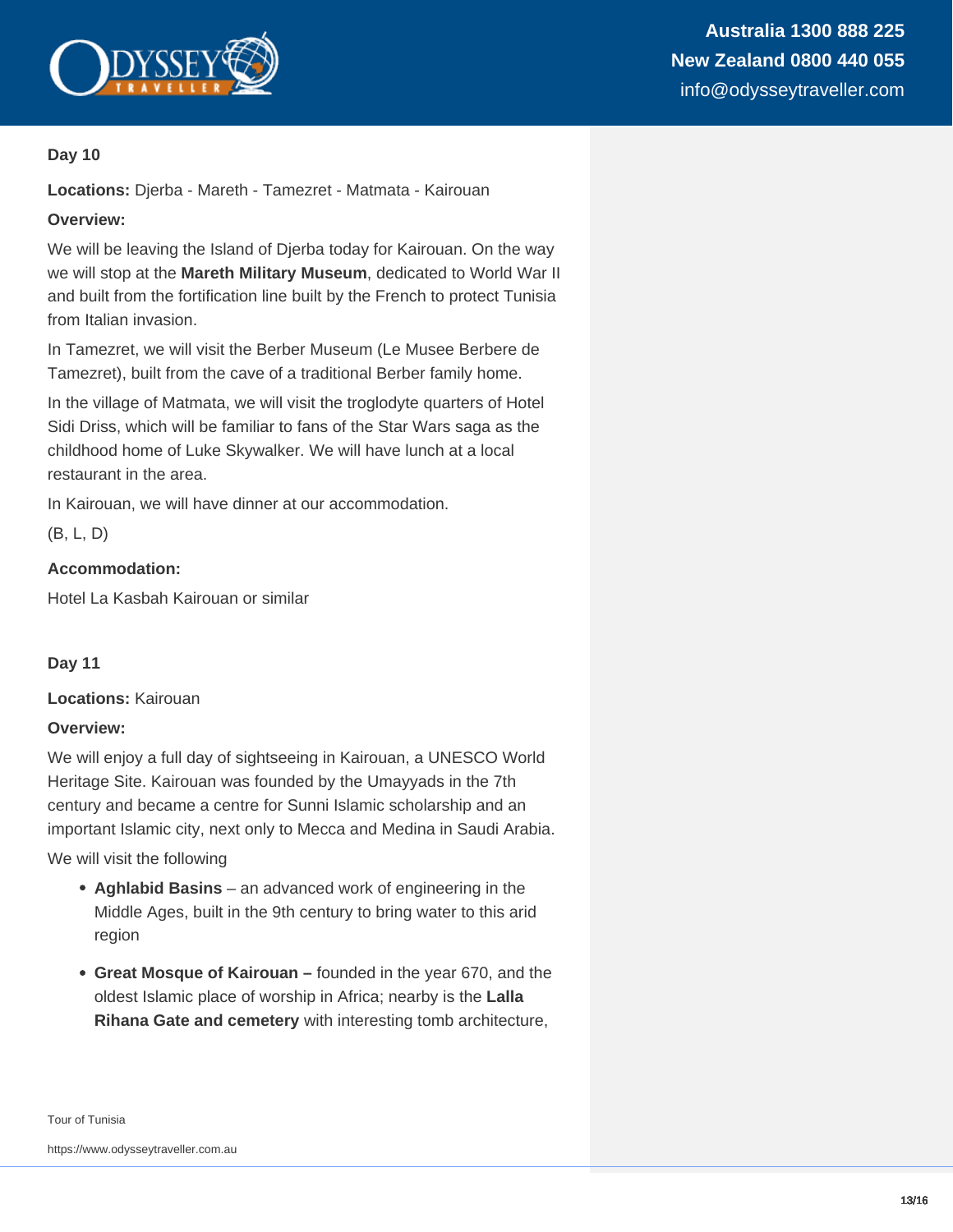

which we will also view

**Barber's Mausoleum –** built in the 7th century and expanded in the 17th, this houses the tomb of Sidi Sahib, companion of the prophet Muhammad

Following lunch at a local restaurant, we will visit the souks (traditional Arab markets) and see the famous Kairouan carpets and other handicrafts on sale. We will visit the **Raqqada National Museum of Islamic Art**, located 10 kilometres southwest of Kairouan, which holds collections of medieval Islamic art and objects from Kairouan as well as the sites of Raqqada, the second royal city, and Al-Mansuriya, once the capital of the Fatimid Caliphate. (B, L)

#### **Accommodation:**

Hotel La Kasbah Kairouan or similar

#### **Day 12**

**Locations:** Kairouan - Takrouna - El-Fahs - Tunis

#### **Overview:**

We will be leaving Kairouan for Tunis today. En route we will stop at the hilltop village of **Takrouna**. Takrouna is perched approximately 200 metres above sea level, on a hill overlooking the Gulf of Hammamet and Sousse to the east and the Kairouan plain to the south. It also has connections to New Zealand; during World War II, New Zealand forces attacked and eventually captured then Italian- and German-occupied Takrouna.

We will stop for a mint tea at Le Rocher Bleu café, and explore **Dar Gmach Museum** which is next to the cafe. The museum is housed in a two-room traditional home showcasing Berber artefacts.

En route to El-Fahs, we will stop to view the **Zaghouan Aqueduct**, an ancient Roman aqueduct that once supplied water to Carthage.

In El-Fahs we will visit the vast Roman site **Thuburbo Majus**, once a Punic town turned Roman veteran colony around 27 BC, its former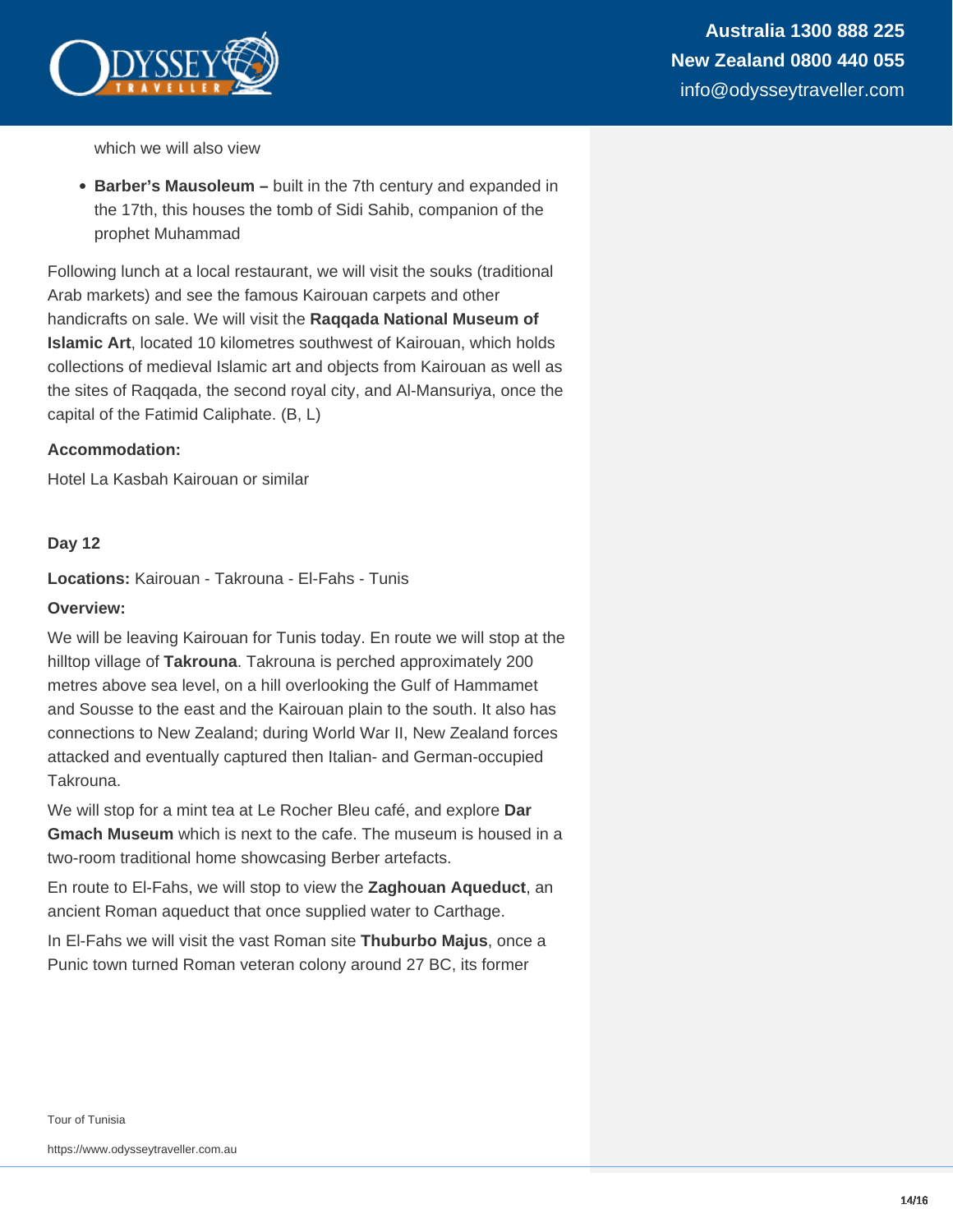

wealth evident in the incredible ruins.

From here we will travel to Tunis for the night. (B)

#### **Accommodation:**

Dar El Jeld Hotel & Spa or similar

#### **Day 13**

**Locations:** Tunis - Jendouba - Dougga - Tunis

#### **Overview:**

Today marks our final full day of excursion. From Tunis we head to the archaeological sites of Dougga and Bulla Regia in Jendouba.

**Bulla Regia** located near Jendouba was a former royal capital of a Numidian kingdom–hence the name, which translates to "Royal Bulla"–and later flourished as a Roman town. The ruins we will see date from this era.

**Dougga** (or Thugga) likewise was a Roman settlement and is a UNESCO World Heritage Site. In its citation, UNESCO describes it as "the best-preserved example of an Africo-Roman town in North Africa" and "an exceptional illustration of what daily life was like in Antiquity." It has several temples, baths, residences, and funerary structures, a standout visit for those interested to learn more about Roman presence in the African continent.

We return to our accommodation in Tunis and sit down for our farewell dinner. (B, D)

#### **Accommodation:**

Dar El Jeld Hotel & Spa or similar

**Day 14**

**Locations:** Tunis

**Overview:**

Our tour and services end after breakfast. (B)

Tour of Tunisia

https://www.odysseytraveller.com.au